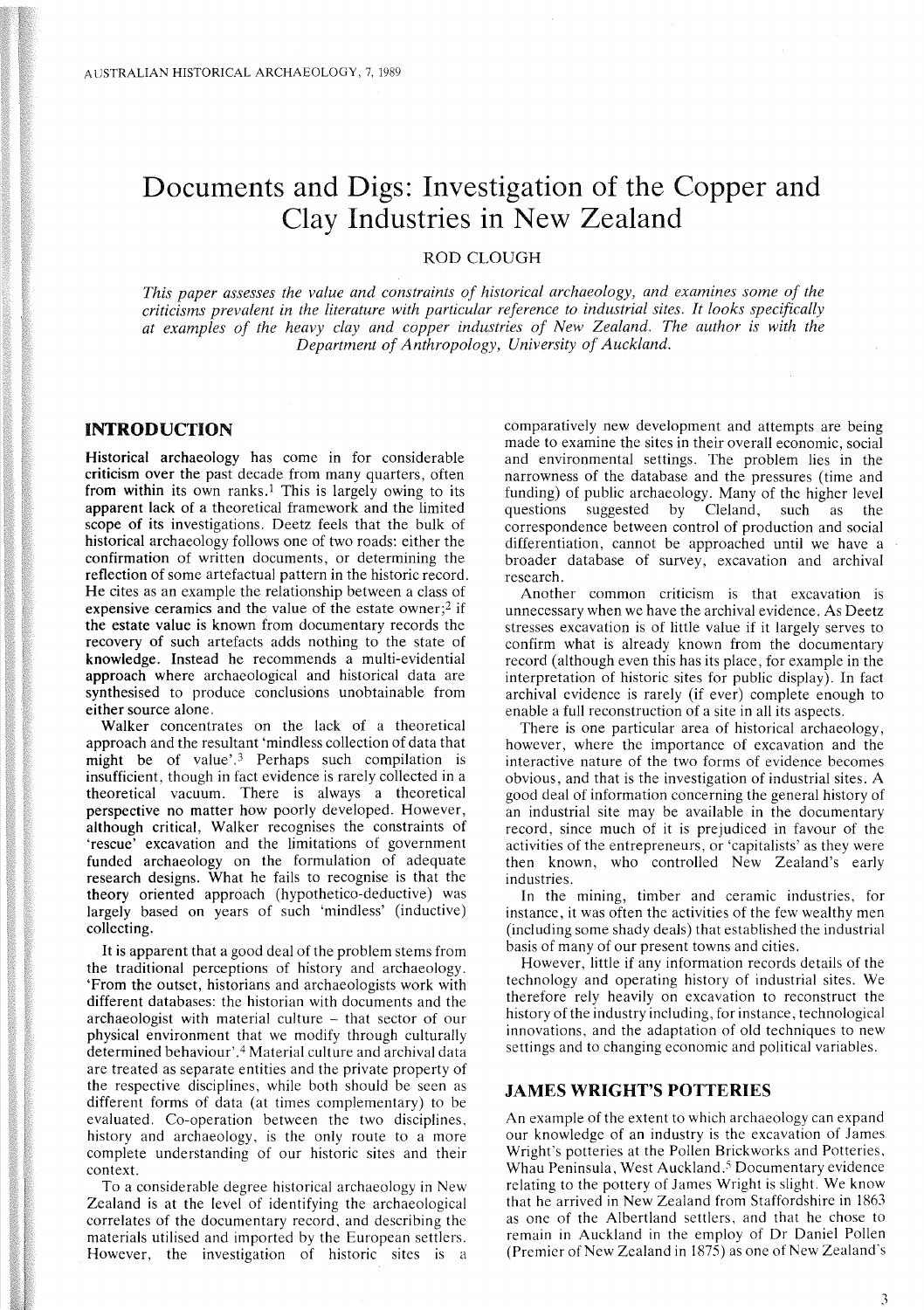first known commercial potters. While his pottery is briefly described in the catalogue of the 1865 Dunedin Exhibition, we are left with little information as to the techniques employed, materials such as glazes used, or the range of his products as very few pieces survive in private or public collections.<sup>6</sup> The excavation has provided us with such information. A large collection of potters' tools and stamps, fragments of various vessel forms, including stoneware bottles, and some complete telegraph insulators were recovered. Lead glazing was used with various pigments to produce items such as decorative encaustic tiles. Many of the tools were forming ribs used for the production of specific items such as cups, jugs, plates and other items of tableware. In addition, three decorating tools were recovered: two sprigging moulds and one master which were used to transfer thin clay designs to the vessel.<sup>7</sup>

# THE HEAVY CLAY INDUSTRY AND EXCAVATION OF POLLEN'S BRICKWORKS AND POTTERIES

The excavation of industrial sites should enable us not only to gain information about techniques and products, but to observe the relationship between these sites and contemporary political and economic conditions. Auckland, established in 1840, was a rapidly growing town, but like many early towns in Australasia, went through variable rates of growth, with periods of boom and bust. Building materials are urgent requirements of a new settlement and as a consequence the building industry is often seen as a finely tuned indicator of these periods of changing economic fortune.<sup>8</sup> We would expect such changes to be reflected in the heavy clay industries.

To what extent will the excavation of the brick production sites reflect changes in the economy? The answer is complex as it rests in part on the fortunes of individual capitalists, their perceptions and ability to invest in expansion (upgrading plant and equipment), and their maintained interest in the venture. Also, exceptions will always be encountered; an industry may be established against the economic trend, where inappropriate technology is introduced. There also might be, as Connah points out, 'a certain nationalism that spurred on some industrial enterpreneurs, even when profits eluded them'. <sup>9</sup>

Excavation of one production site, though informative, will only provide answers to low-level questions as it is only part of an overall development. A good illustration is Pollen's Brickworks and Potteries, founded circa 1855 and continuing in production until the mid-1870s.<sup>10</sup> Its eventual demise cannot be directly related to a depression or decline in the building industry at large without reference to other



*FiE;' I: Po/len hrickworks. plan of c!wnp and Scotch kilns.*

heavy clay industries in Auckland. Its success or failure is linked not only to political growth and stability but also to the availability of its raw resources (clay), the quality of those resources, the quality of the product (consistency, colour, etc.) and the efficiency (productivity) of the establishment relative to other works supplying the same market. However, although archaeology can observe modification and changes occurring at a specific site, unless detailed documentary evidence is also available to date these events it is not possible to relate, for instance, one brickworks to another. The techniques of archaeology, seriation or typology, are not finely tuned enough to be of value in dating changes on historic sites.<sup>11</sup> For example, ceramics usually send archaeologists into fits of classification and seriation, but as Dollar observes, during the nineteenth century Staffordshire alone (the source of much of the ceramic material exported to the colonies) had literally hundreds of potteries producing innumerable styles with different potters producing the same designs. There was a beginning (alpha) and termination (omega) date for the production of any particular style, and these differed between potteries. Such complexity and the difficulty of attribution makes the use of these traditional archaeological tools of dubious value in the field of historic sites archaeology where dating within a narrow time span (less than five years?) is required. Dating information with this degree of accuracy can only be provided by the documentary evidence.

Little is known of the earliest attempts at brick production in Auckland. Some of it was carried out at the building site since suitable clay was available througout the Auckland area. Thus clay was quarried, formed and fired in clamps on the construction site and would have left little if any evidence of the process. Although we know from documentary sources that this occurred, no archaeological evidence of these early clamps has been found.

The Pollen brickworks is one of the earliest brickworks in New Zealand for which we have good archaeological evidence. It is also one of the few industrial sites to have been excavated. The works were in operation for some 20- 25 years, although exact beginning and terminal dates arc uncertain. For the most part it was operating during a period of economic growth. From 1865 to 1875 Auckland and Thames boomed because of the Coromandel goldfields, and thus while the Maori Wars of the 1860s generally slowed development in the north, and a recession followed the peace in 1870, the gold booms kept Auckland relatively buoyant. This appears to be reflected in the modifications to plant at the site during its lifetime, particularly to the kiln installations.

The final kiln on the site was a Scotch kiln, essentially a rectangular structure some 8m by 5m with 80-cm thick walls and evidence for twelve fireholes, six on each of the long walls, operating on updraft principles (Fig. 1). The kiln was fired with coal, and the bricks were exposed directly to the flame with the heat escaping through the roof, a temporary structure usually of tiles.<sup>12</sup> In this case there was good evidence for a roof of corrugated iron as a covering of calcined shells was excavated immediately above the kiln floor, and interpreted as collapsed roof.

According to early reports, shell was collected from nearby shell banks and used for paving. <sup>13</sup> However, from the above evidence it seems that the shell was used also for the production of lime, a practice common in many early yards. Shell would have been thrown on the roof of the kiln during firing and the heat from the kiln would have caused calcination or the breakdown of the carbonate and the formation of lime:  $(CaCO<sub>3</sub> = CaO + CO<sub>3</sub>$ . This would then have been used as the basis for mortar. This method of production makes a good deal of economic sense, utilising the heat of the kiln to manufacture an essential product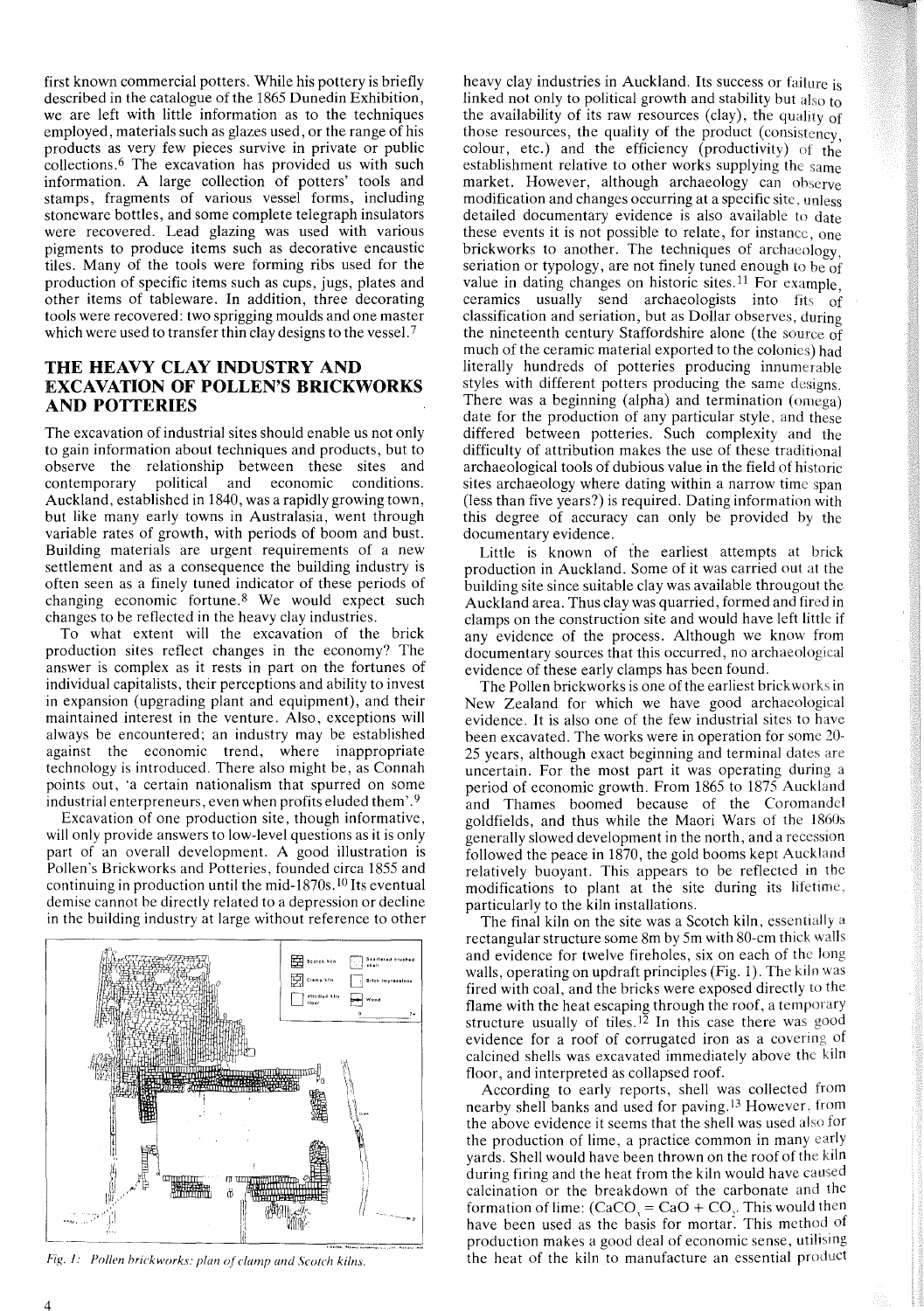

*Fig.* 2: *Pollen Brickworks and Potteries site: excavation plan.*

both for on site construction of various installations, including the kiln, and for a saleable commodity along with the bricks. Its use around the site was confirmed in areas adjacent to the kiln wall where a calcareous deposit (concretion of lime mortar) had been laid after the construction of the foundation layers of the Scotch kiln.

Normally Scotch kilns consist only of two long walls, <sup>14</sup> but here there were also the remains of walls at both ends (Figs I and 2 feature AI). At the wicket (loading) end the wall construction was relatively crude, reflecting its temporary nature, as it was this end that was built up before and broken open after each firing to enable loading and unloading of the kiln. At the opposite end there was a solid wall with the remains of a drain, blocked intentionally after its last use and designed to remove the water from the roof when the kiln was not being fired (Fig. I).

A cobbled brick floor to the west of the Scotch kiln was an earlier feature as it had been cut into during construction of the latter (Figs I and 3). Post holes dug into the cobbles indicated that this floor had been modified by the addition of a superstructure and the presence of coal particles suggested that it had been used as a coal bunker and workshops, possibly a drying floor, contemporary with the kiln. Close examination of the brick surface showed it to bc patinated and in parts deteriorating through fire damage. The damage areas occurred in strips across the floor and were approximately the same distance apart as the fire holes seen in the later Scotch kiln. It is suggested that the damaged surfaces represent areas exposed to burning fuel, and the relatively undamaged areas are those where the bricks had been stacked in a clamp. The patination was all over the surface and appeared to represent heat damage, surface vitrification and later weathering of this surface. Thus, it seems probable that the cobbled area was originally the base of a clamp.

A section beneath the east wall of the Scotch kiln revealed clear stratigraphic evidence for its construction, including a layer of earthy clay that had been levelled as part of the foundation layer for the lower course of the kiln wall (Fig. 4). However, beneath this layer was a level surface of burnt clay, itself above a layer of brick rubble. **In** association with similar evidence from under the cobbled floor, it would appear possible that the burnt clay represented the remains of a still earlier clamp, with a levelled clay floor in contrast to the later brick-cobble construction. The fact that this overlay brick rubble suggested that there might have been yet earlier firing installations on the site. **In** addition, there was evidence that the Scotch kiln itself had been modified on many occasions.

James Wright took over the running of the Pollen Brickworks and established a pottery during the early 1860s As pottery production requires clays of greater plasticity than that used in brick manufacture we would expect to see the introduction of new technology with his arrival. Several of the installations excavated can be related to this event as they are best interpreted as washing mills or blungers, plant specifically designed for the production of finer clays (Fig. 2 features AI4 and A15, Figs 5-6).



Fig. 3: Scotch kiln (right) and cobbled floor of clamp kiln.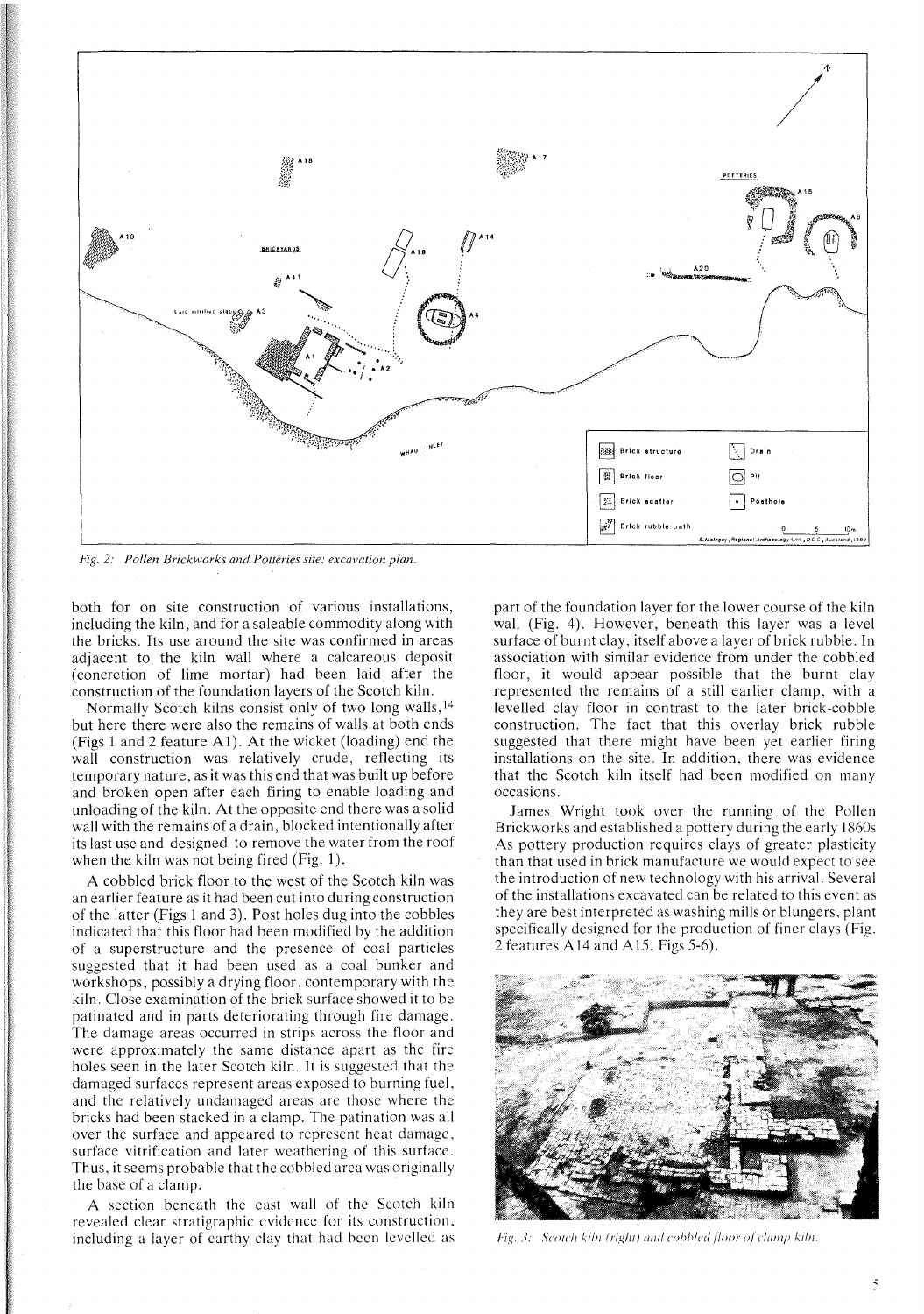

*Fig.* 4: *Section beneath the wall of the Scotch kiln showing burnt clay floor.*

Overall, the excavation provided excellent evidence for the upgrading and modification of kiln installations and other plant such as a pug-mill (Fig. 2 feature A4, Figs 7-8). The importance of this information needs to be stressed, not only because it relates to new developments in the industry or to the importation of new equipment, but also because the changing technology would have altered the impact of 'external' influences, such as labour availability, on the industry. For example, a shortage of skilled labour would not have been so disastrous to a mechanised industry .15 Thus, awareness of the level of technology and any changes that may have occurred enable us more clearly to interpret the relationship between specific industries and their economic-political environment.

As far as output is concerned, one cannot assume that the quality and range of products manufactured at the site are accurately represented by the material recovered during excavation. While it is possible that the range of material produced will be recovered from debris, it is unlikely that it will be representative as regards quality. For example,



*Fig.* 5: *Plan and profile of the clay preparation tank.* 

many bricks were almost certainly discards, 'the worst of the bunch', and do not reflect the quality of the material shipped out for construction work. They would have been useful in rebuilding the kiln and other installations at the works and providing material for such needs as  $f_{\rm il}$ , paths and grog. This is borne out by the variable quality of the material used in the construction of the kiln and other installations around the yard. The very nature of the clamp. and to a lesser extent the simple updraft kiln, results in poo; control over atmospheric conditions during the firing process. This is reflected not only in the surviving kiln structure which revealed differing degrees of vitrification but also in the quality of the bricks. Both friable underfired and vitrified overfired bricks were used in the structures excavated. It would be easy to understand the demise of this particular brickworks if these were to be considered representative of its products. However, the archival material gives us no indication of either the range or quality of the goods produced, and excavation is the only source of such information, even allowing for the problems outlined above.



*Fig.* 6: *Clay preparation plant.*

# THE COPPER INDUSTRY ON KAWAU

The copper industry on Kawau Island, New Zealand, provides another example of the value of archaeology to historic sites. <sup>16</sup> In this case, however, there is a great deal of documentary evidence available regarding dates of operation and changes in operating techniques.

Kawau Island was the centre of one of New Zealand's earliest historic industries. At times between 1843 and 1855 over 200 people were engaged in the mining and smelting of copper, and remains of various aspects of the industry are still to be found at several locations on the island: such as Smelting House Bay, Miners Bay, Mansion House Bay and South Cove. Although the industry finally failed because of legal and technical problems, it played a significant part in the history of the island and of New Zealand's industries.

Mining began in 1843 when samples of the ore were sent to Britain for assessment. It was intended to ship the ores to smelting and casting facilities in Wales. However, this came under question because of the sulphidic nature of the ore: like many sulphides it had a tendency towards spontaneous combustion - a problem in the hold of a ship! This, plus the costs of shipping, influenced the decision to construct a smelter on the island. Initially there was a 'Welsh' system with batteries of roasting furnaces. This proved not to be cost-effective. The Welsh works manager was discharged and a German, Mr Berger, took charge, doing away with many of the existing furnaces and introducing a simpler technique based on a German system. Thus, we see an example of the initial use of a system unsuited to the neW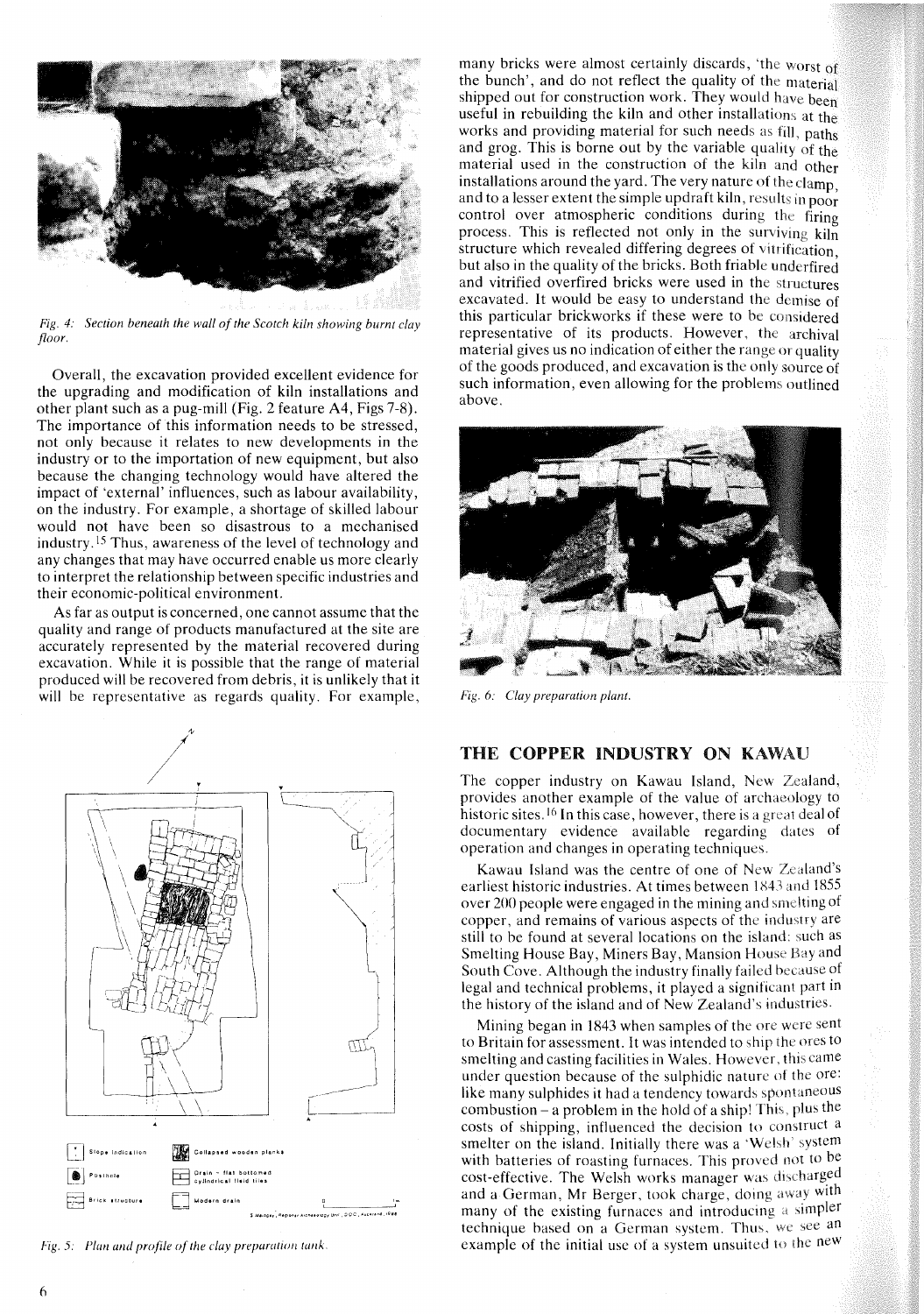

*Fig.* 7: *Plan and profile of the pug mill.* 

environment and its replacement with an alternative system more suited to the local conditions. The main factor was production versus transport costs to the market. By the mid 1850s the mining venture had failed and Berger had returned to Europe, leaving a small team operating the smelter.

Investigation of the industry was prompted by the deteriorating condition of the smelting installation. It had been constructed of a soft local (Maharangi) sandstone which had weathered extensively, resulting in partial collapse of the structure and concern about the safety of the remainder. As part of the preservation process it was necessary to excavate the areas which would be affected by the shoring, and in doing so to assess the potential for a more extensive excavation. Even from limited test squares the potential of further excavation was evident. A casting floor of fine sand and large slag blocks and pieces of matte (a sulphidic product of the roasting processes) were revealed. Analysis of these will enable detailed reconstruction of the process and metallurgical evaluation of its efficacy. **In** addition, many of the bricks found at the smelter and mine were Australian imports, and one of the firebricks with the stamp of 'COWEN' was imported from England, most probably manufactured at Stourbridge, thus providing information about sources of construction materials.

In the current project, rather than limit excavation to the smelting site it is planned to approach the industry as a whole. The investigation will cover all aspects: the smelter, mine and mining village (about which there is little information in the documentary records), and this information will be integrated with the documentary evidence for eventual public access.

The failure of the copper industry on Kawau cannot be seen only in technical terms of depleted or poor quality raw materials, as both technical and social factors played significant parts in bringing the industry to a halt. Labour was a problem, with losses to the goldfields of Australia and



*Fig.* 8: *Horse-drawn pug mill.*

California, and from the early documents pertaining to the copper venture it is evident that shady deals and a bitter struggle for ownership for over a decade between the two main protagonists, Taylor and Whittaker, played a major role in condemning the venture to failure. 1? **In** a broader context, part of the problem initially was also the attempt to establish an industry in a region devoid of the necessary backup facilities, in this case, smelting and casting technology.

# **TECHNOLOGICAL ADAPTATION**

A study of adaptation is one of the suggested lines of approach if we are to move beyond mere confirmation of documentary evidence. <sup>18</sup> One of the difficulties in studying the ways in which traditional techniques have been modified to suit a new setting and different materials concerns the point of origin of these techniques and also which traditions are being modified. Technological traditions by their very nature overlap, with a range of techniques being employed synchronically. This consequently leads to difficulties in using technological types to establish either the contemporaneity or the date of sites. For example, Dollar<sup>19</sup> observes that in addition to the sheer number of potteries in nineteenth century Staffordshire around 1829 significant improvements were made in the glazing and firing techniques of certain English wares, but that we have no way (at present) of knowing how many works adopted these new techniques nor how long others continued with the older methods. This is a recurring problem in the study of prehistoric industries<sup>20</sup>, and perhaps even more so in the vastly more complex historic (industrialised) period.

Another example can be seen in the historic iron industry at Ironbridge, Shropshire, which played a major role in developing steam power for blowing furnaces. At the same time, the works themselves, partly because of the capital investment involved and the ownership of the raw materials required, retained a complicated and outmoded system based on water power until their demise, well into the age of steam <sup>21</sup>

Such overlaps of tradition would equally have occurred among brickworks, where age, size, location and other factors would have influenced the techniques employed. Dobson in his discussion of brick manufacturers in England in the late nineteenth century gives examples of the wide variety of current practices resulting from variation in clays and regional traditions such as those observed in Staffordshire, Nottingham, London and Suffolk.<sup>22</sup>

In Australia, the brick industry reflects a similar pattern with the erratic adoption of innovations. It is often linked to rapid building development ncar urban areas, while the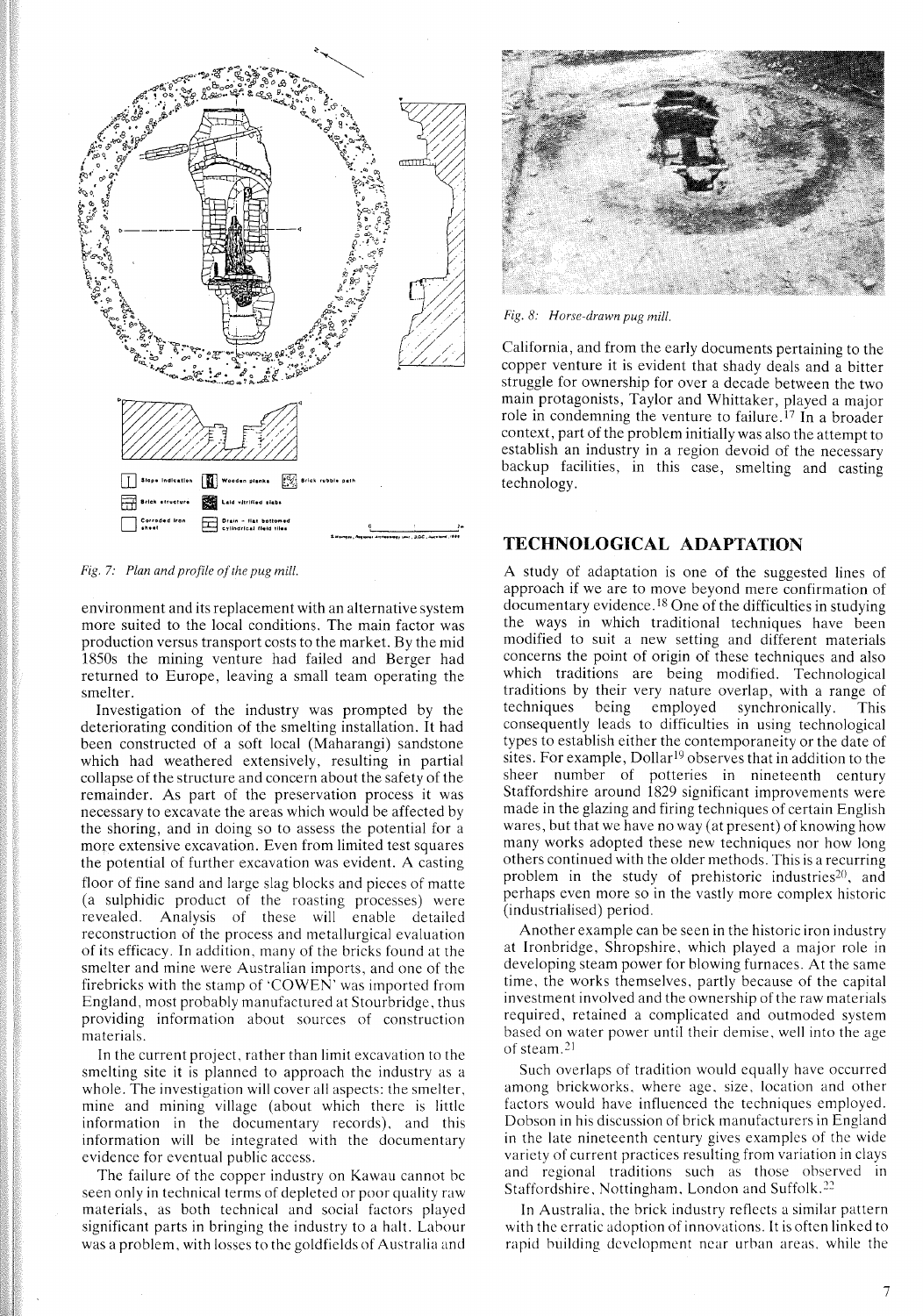country cousins continued to use simple hand-forming techniques into the middle of the twentieth century. 23

**In** New Zealand a similar pattern is emerging with machine-pressed bricks coeval with hand production, Hoffman kilns coeval with Scotch, and so on. Survey of Carders' brickworks in Hobsonville (Auckland) uncovered stamped: 'Clayton and *Co.* Patented'. Documentary evidence of 1865 referred to 'a Clayton and *Co.* patented brickmaking machine capable of producing 350 per hour, imported by George Boyd's brickworks (Newton, Auckland) and operating during the same period as Carders'.<sup>24</sup> Therefore, these two companies producing efficient machine-pressed bricks were contemporary with the hand-moulded and wire-cut techniques in evidence at the Pollen Works. Thus, in any attempt to assess 'adaptation' of technologies to new 'environments' one must be aware of the complexity and range already existing at the point or points of origin.

**In** studying adaptations of technology to new environments there is a danger that we might limit ourselves to the evolution of specific species of plant or technology. While we observe changes in kiln technology at the Pollen site, these can only be understood in relation to other changes on the site, to developments within the industry as a whole, and in their wider context, the social and economic realms. For instance, the observed dynamic nature of the site reflects in part the destructive nature of the industry, involving quarrying of massive amounts of raw material and relocating plant (installations) around the site. But it is also a reflection of a complex web of economic and political considerations.

At the Pollen site kiln modification and the adoption of a new type relates in part to the efficiency of the process and better control over the end product. A similar change in process at the Kawau smelting site had no effect on the end product and was entirely related to cost effectiveness. **In** neither case did these adaptations represent innovation, but rather selection from a range of existing technological systems as considered appropriate to the scale or economics of the industry.

### THE ROLE OF TRANSPORT

Another line of enquiry is the relationship between early industries and transport systems. **In** Australia we see changes in the location of heavy clay industries as different transport networks develop.25 The definition of what is an 'economic' source is needless to say intimately bound up with the cost of transport. Location of early industries in New Zealand, as elsewhere, was primarily determined by their raw material requirements and the ability to transport the product to the intended market. **In** the case of industries such as ceramics and metals, both raw materials and the end product are often difficult to transport (especially overland), and an adequate transport system was necessary a prerequisite for the establishment of industries. Many of the early brickworks, if not located at the site of the construction work, had to be located close to water transport as the unmetalled roads were impassable for much of the year.

The Pollen site and many subsequent brickyards in Auckland were located to utilise the mobility provided by waters of the Waitemata harbour and the rivers running into it. They succeeded when others who relied on road transport failed because of the difficulties of passage and the imposition of tolls. **In** the 1860s complaints were voiced by Boyd (brickmaker) concerning the existence of tolls on the North Road, eventually causing bankruptcy of some brickyards which used the road.

The impact of transport on the copper industry was also

significant. The difficulties in shipping the ores influenced the decision to construct a smelter on the island and the cost of shipping the product to Wales played a part in its failure. Communications, along with New Zealand's dependence on the British legal system, considerably delayed legal decisions over mine ownership, resulting in flooding of the mine and increased operating costs.

### CONCLUSIONS

Rescue archaeology often leaves little time for research design or background documentary research. The problem is exacerbated by the employment of archaeologists who are untrained in the field of historic sites and are unfamiliar with the material they are excavating. This is currently being rectified in the Auckland central city area where the early regions of settlement are being evaluated for their archaeological potential and researched as far as possible in anticipation of redevelopment as part of the role of the Regional Archaeology Unit, Department of Conservation.

Excavation of the Pollen Brickworks and the limited test excavation of the Kawau smelter have provided technological and commercial details not available from documentary evidence. Archival material relating to the Pollen Brickworks influenced both archaeological survey and excavation techniques. Title deeds and brief descriptions provided reasonable evidence of the location and extent of the works, but no fine details as to the site layout, plant or operating procedures. Using probes (gum spears) it was possible to define the outline of many of the features for excavation. Excavation not only provided details of some of the expected plant and equipment but also revealed a range of installations not described in the documents, such as the 'blunger'/washing feature (Fig. 3). It also revealed a history of drastic modification to site layout with continuous upgrading of technology to more efficient processes.

The relationship between documentary research and excavation is evidently a dynamic one, for just as documents influenced the methods of excavation many of the artefacts recovered also gave direction to archival research. For example, a ceramic stamp with the inscription 'Onehunga, Storey & *Co.* New Zealand' referred us to street directories for Onehunga in the 1860s to unearth the nature of the contract. An English telegraph insulator (Varley) was found in association with those produced on site and had obviously been used as a template for the first local products. The recovery of numerous potter's tools and design elements gave direction in the search for nineteenth century English analogues.

The Kawau industry is a case where the documentary evidence is variable. It is informative for the smelting operation and certainly the legal battles and some of the technology of the mine, but provides very little information on such areas as the mining settlement and living conditions of the miners. However, even with good documentary evidence, preliminary excavations (test pits) at the copper smelter on Kawau have provided both fine technological details and expanded our knowledge of the international nature of the industry. The early copper industry in New Zealand has many foreign links: miners from Cornwall, smelters from Wales, refractory bricks from England, along with bricks and coals from Australia Future excavation of the smelter, mine and settlement should be seen in this broad context.

Confirmation and description are still very much part of historical archaeology in New Zealand. Although we are moving away from such limited studies and attempting more complex approaches it is evident that the answers to